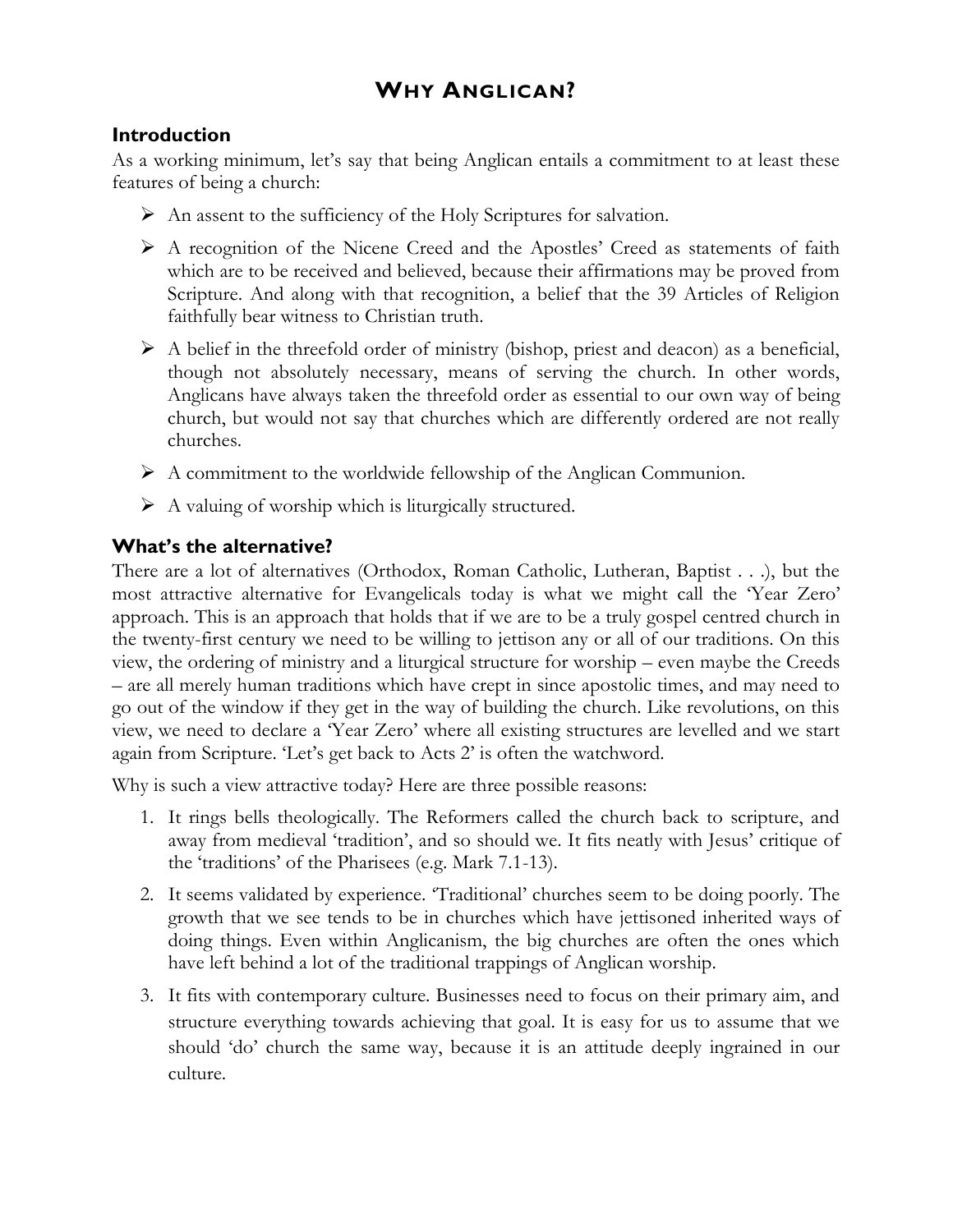### **So, why Anglican?**

Is it worth maintaining a way of being the church which is both Evangelical and Anglican? Why not just go with the 'Year Zero' approach? After all, it works!

The problem is, it doesn't work completely. Churches which try to chop out two thousand years of Christian history, and hope they can connect with and replicate Acts 2, are doomed to ultimate disappointment.

The attempt to replicate the original church proves to be unsustainable. The radical pioneering ministry of today remarkably quickly becomes just another denomination – just as soon as it buys a building, employs staff, defines its belief and acquires its own traditions. Almost as soon as it is achieved, the revolution has to be done all over again.

So, which is right? The radicals have long criticised Anglicanism as a kind of half-reformed church which went so far along the right road, then stopped. But in fact Evangelical Anglicanism has its own coherence and consistency.

It is worth looking again at passages such as these:

Matthew 28.20, 'And behold, I am with you always, to the end of the age.'

John 14.16-17, 'I will ask the Father, and he will give you another Helper, to be with you for ever, even the Spirit of truth.'

John 16.13 'When the Spirit of truth comes, he will guide you into all the truth'.

As Evangelicals, we believe that the Roman Catholic and Orthodox churches have made too much out of promises such as these, when they have taught that the church can never be in error. In this, we are in line with the view of the 39 Articles. Article 19 maintains that even the ancient churches of Jerusalem, Antioch, Alexandria and Rome have fallen into error on some points. Any development in doctrine or practice has always to be measured against the yardstick of Scripture.

But as Anglicans we also believe that these promises of Jesus do guarantee something. We trust that the words of Jesus mean what they say and that the church has been guided into the truth. Churches may be neglectful of that truth and continually need to be called back to reform in the light of Scripture. But if we think that we can ignore everything which has happened since the time of the apostles, then we are (whatever we claim to believe about the Spirit's work) effectively saying that Jesus was wrong, and the Holy Spirit has failed to do what Jesus promised he would do.

This is why as Anglicans we value especially those features of Christian faith and life which were established in the early centuries when the church was still essentially undivided: the Creeds, the threefold ministry, and the ideal of a liturgical worship. They are not on the same level of authority as Scripture. But we value them as part of the gracious and Spirit-guided provision which Jesus promised for his church.

### **Questions: How can we be Anglican today?**

1. What's the best thing and what's the worst thing for you about being Anglican?

2. Have you had experience of belonging to a non-Anglican church? If so, how did it compare with Anglican churches you've known? If not, is there anything which would make you consider joining a non-Anglican church?

3. Can a church be faithful to the Word and still keep certain 'traditional' elements (like liturgical worship, or bishops)? Have we got to be radical about such things, or are they worth keeping?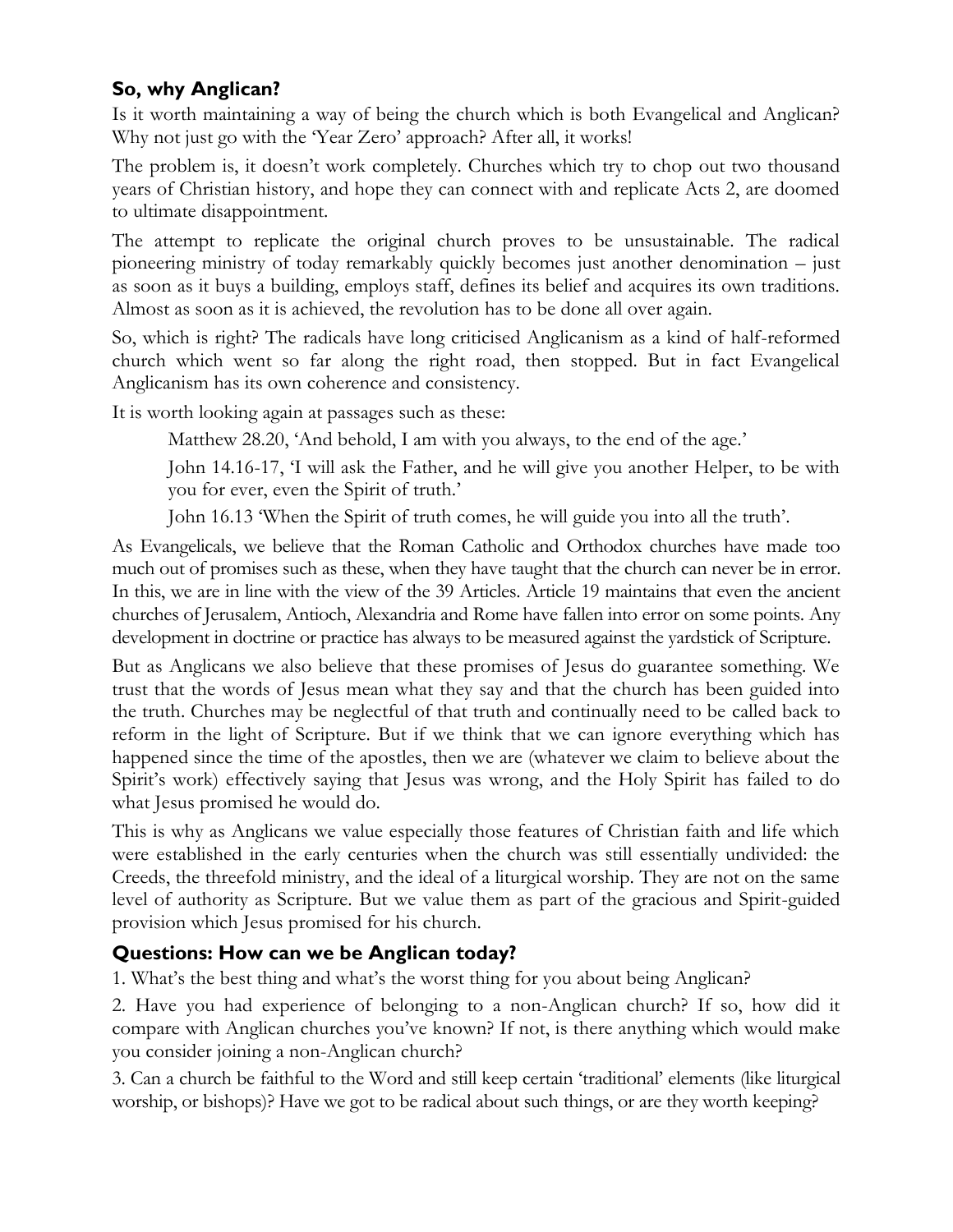# **WHY EVANGELICAL?**

### **Introduction**

Many people, including Evangelicals, dislike labels, and want to describe themselves simply and humbly as 'Christian'. Yet 'Christian' has been so variously interpreted that some further description is necessary. Evangelicalism is not a separate faith – Evangelicals believe that God saves us by grace, and not by correct doctrine! Perhaps we should think rather of five distinctive emphases:

- $\triangleright$  The Bible
- $\triangleright$  Mission and evangelism
- $\triangleright$  A Faith that involves conversion, commitment and holiness
- $\triangleright$  Generally simple and culturally relevant forms of spirituality and worship
- $\triangleright$  An emphasis on Relationships (with God, other people and self) rather than System.

# **The Bible**

See 2nd Timothy 3:16, Hebrews 4:12, John 1:1, Matthew 4:4, Mark 7:13

Evangelicals take scripture very seriously, because God speaks through the written word. They encourage careful and academic study of scripture, not accepting negative presuppositions, nor attempts to force the re-interpretation of scripture in terms of some fashionable contemporary philosophy. They insist that scripture should shape the tradition of the Church (not vice versa), and that secular culture should be reformed in the light of biblical teaching.

The application of scripture will vary, but both Old and New Testaments will be used to understand the person and nature of God, his dealings with humankind, and his purposes. 'The Cross', as shorthand for the significance of the death and resurrection of Jesus, occupies a central place in their theological thinking.

## **Mission and Evangelism**

See Mark 3:14, Matthew 25:14ff, Luke 10:36f, Matthew 28:18-20

Evangelicals are not content to cherish personal faith. God sets us free for mission as His agents. It will vary from time to time and place to place, but will show God's love in practical ways. Evangelism is one part of mission, as we find appropriate ways to share with others the faith, forgiveness, salvation, and new life we have been given. Since that is our greatest gift, evangelism is of great importance.

## **Faith which involves conversion, commitment and holiness**

See 1st Corinthians 15:2, Luke 1:75

Evangelicals see the living of Christian faith as something different from the so-called 'normal' course of life. By God's help we are turned from selfishness and error to a life focussed on God and his will. This may happen suddenly (as with St Paul in Acts 9), or more slowly. Evangelical faith involves a steady commitment to the Lordship of Jesus Christ, and so to obedience to revealed truth, and to standards of personal (and corporate) conduct. Holiness describes a quality of life 'set apart' for God, driven by a desire for his will and his ways of achieving it. 2nd Corinthians 7:1